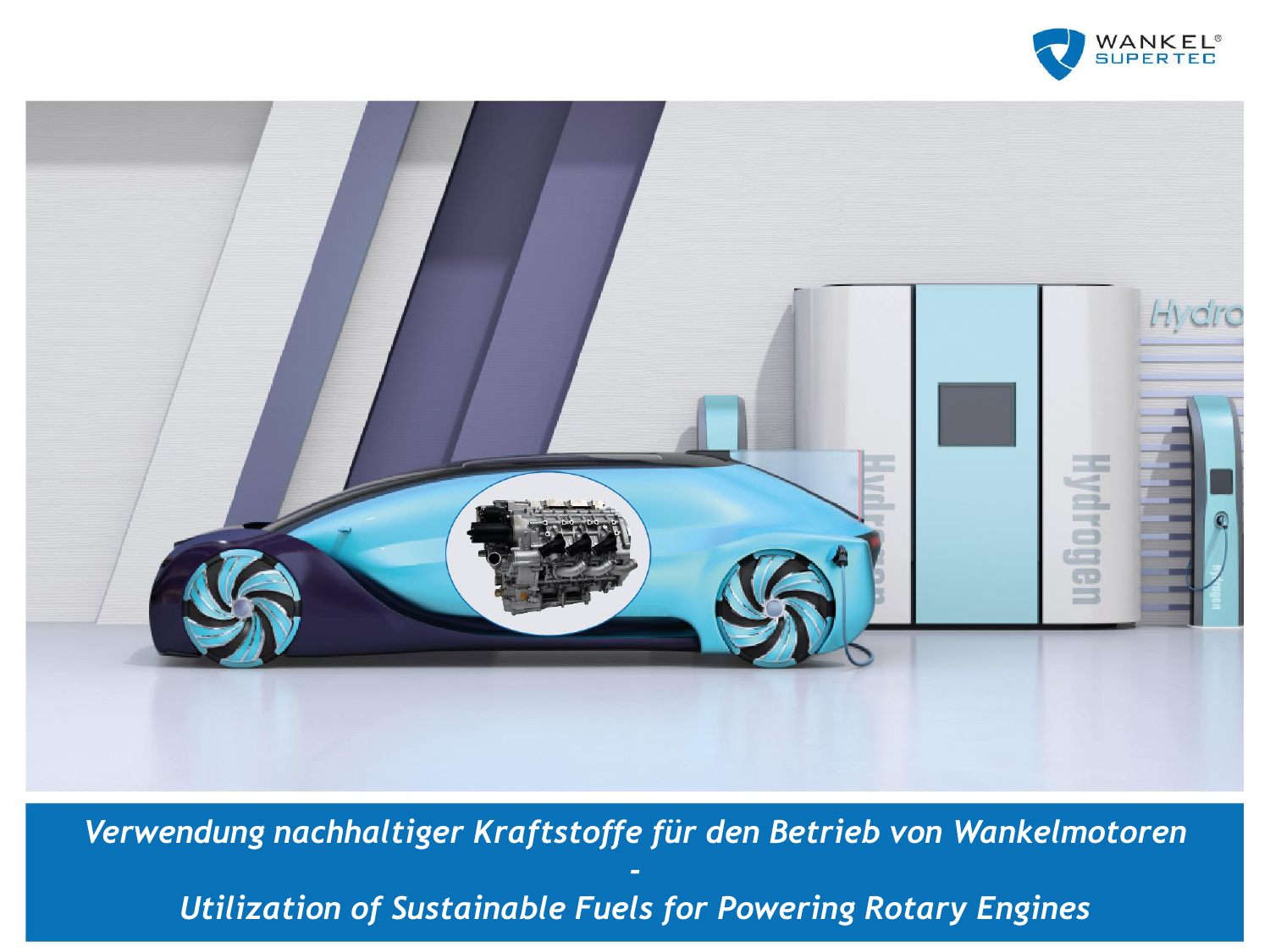## **WST at a Glance**





#### **Existing fields of business:**

- Light Aircraft & Drones
- Power Generation
- ➢ Marine

### **New field of business:** ➢ Hydrogen engines & dualfuel range extenders for electric vehicles

**2018:** Turnover EUR 290,000; result negative **2019:** Turnover EUR 985.000, result positive **Present headcount:** 10, therefrom 5 engineers in R&D

- Wankel SuperTec GmbH ("WST") is specialized in the development of advanced rotary engines
- **Established some 20 years ago out** of Cottbus Technical University, it is technology leader in its field
- **■** WST is the only company producing rotary engines that can run on Diesel fuel
- **EXECOMBINES Attractive, scalable** existing business with high growth potential in clean mobility
- **E** New business model and successful restructuring after change of management in mid-2018:
- **From research institute towards industrial company**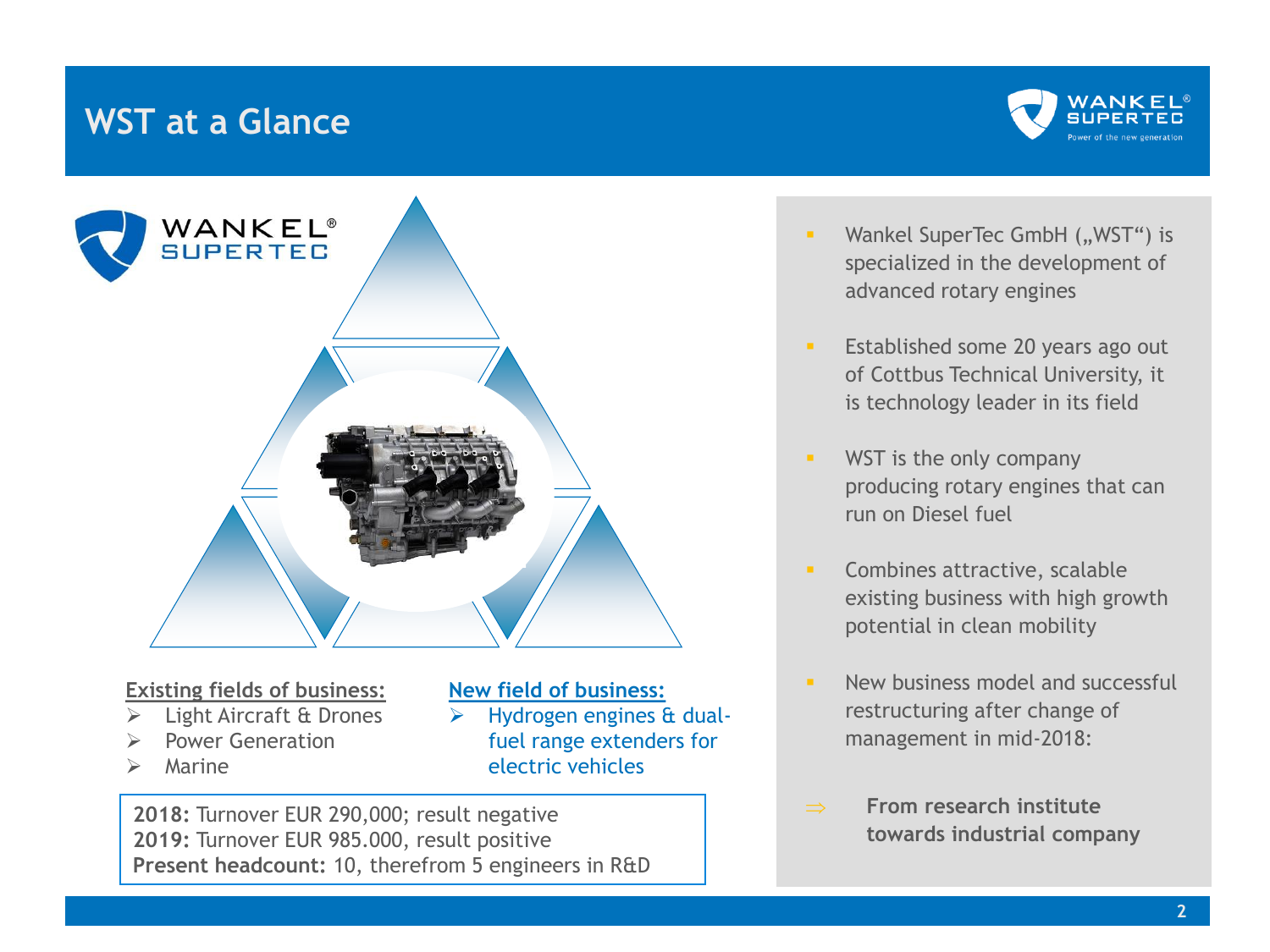# **Special Features of WST Rotary Engines – Multi-fuel Capabilities**



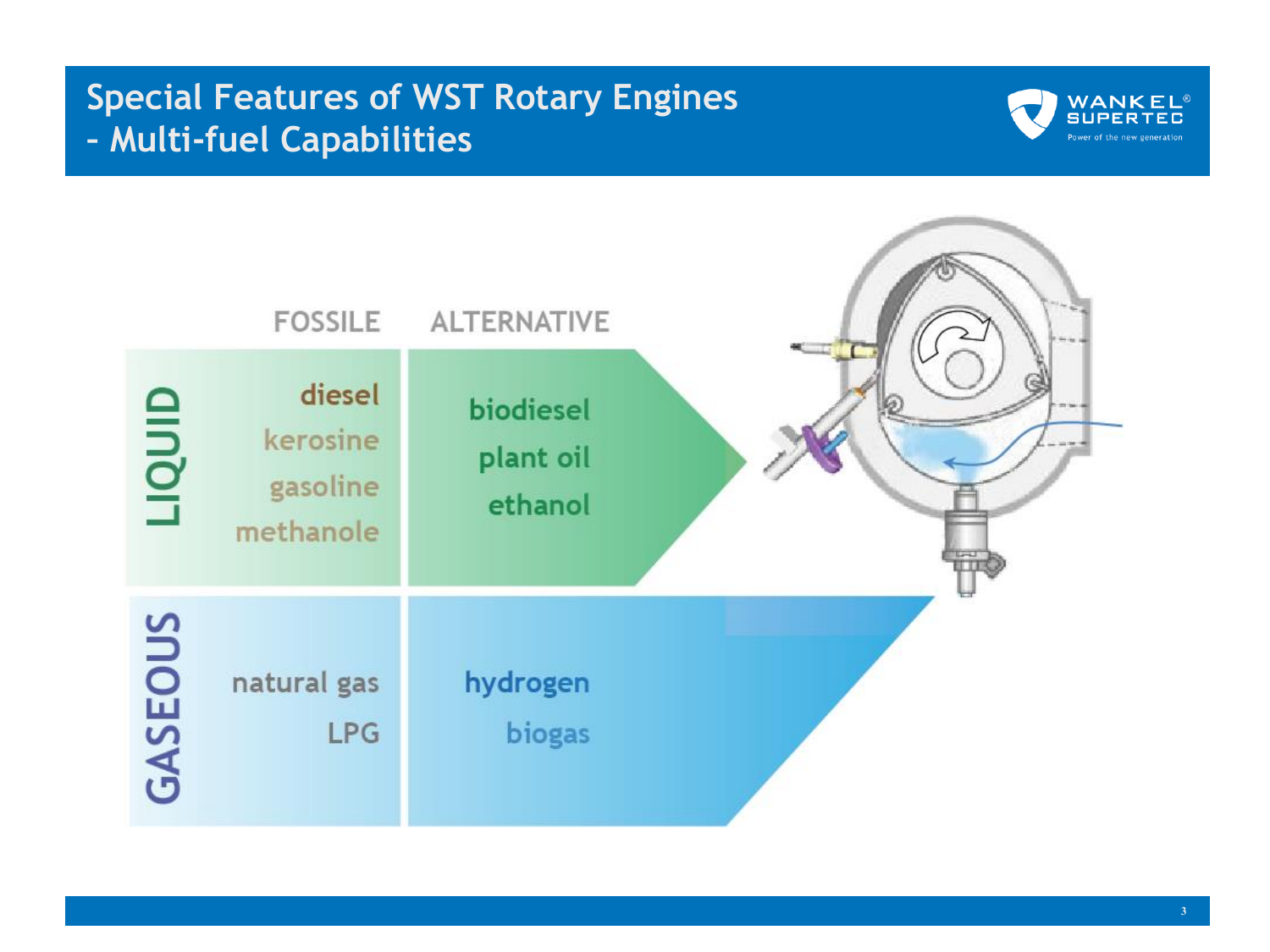## **Existing Engine Series**



Weight to power ratios of WST's KKM 350 and KKM 500 series fueled with hydrogen



#### **All WST-engines feature**

- **·** high reliability
- excellent power to weight ratio
- low vibrations
- **·** multi-fuel capability
- modular design
- **WST's own FCU** (hardware and software)
- **•** patented sealing and lubrication designs
- **·** increased efficiency and reduced exhaust through propriatory fuel injection and ignition technology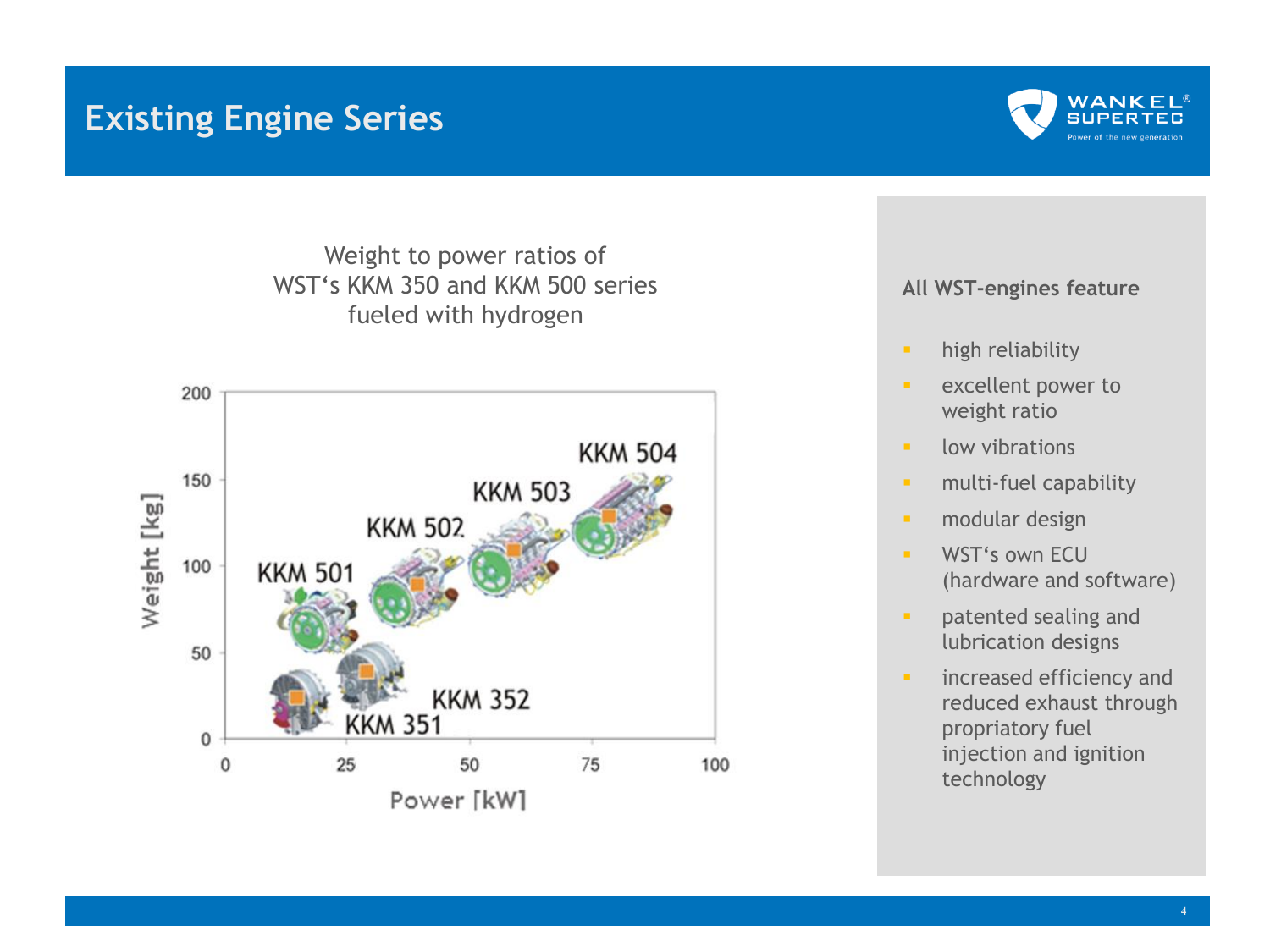## **Specfications KKM502 & 503 with Diesel fuel**



- KKM502d: maximum permanent power 83 kW for 1 hour at 5,500 RPM
- KKM503d: maximum permanent power 117 kW for 1 hour bei 5,500 RPM

Consumption of Diesel fuel approximately 300g per kWh

Weights without cooling:

|                                            | <b>Total</b><br>weight | <b>Base</b><br>engine | <b>Starter</b><br>12V/2,5<br>kW | <b>Generator</b><br>12/45A | <b>Turbo</b><br>charger | <b>Exhaust</b><br>pipe | Air intakeFuel<br>pipe | system                  | <b>Blowby</b> | <b>Wiring</b><br><b>harness</b><br><b>VECU</b> |
|--------------------------------------------|------------------------|-----------------------|---------------------------------|----------------------------|-------------------------|------------------------|------------------------|-------------------------|---------------|------------------------------------------------|
|                                            | <b>Kg</b>              | kg                    | Kg                              | kg                         | kg                      | <b>Kg</b>              | kg                     | kg                      | kg            | kg                                             |
| <b>KKM 501D &amp; GT</b><br>2252           | 73,2                   | 51,5                  | 5,2                             | 2,2                        | 8,5                     | 0,65                   | 0, 5                   | 1,3                     | 0,7           | 2,6                                            |
| <b>KKM 502D &amp;</b><br><b>GT3071R</b>    | 98,6                   | 69,3                  | 5,2                             | 2,2                        | 12,8                    | 1, 5                   | 1                      | $\overline{2}$          | 1             | 3,6                                            |
| <b>KKM 503D &amp;</b><br><b>GTX3576R</b>   | 127,7                  | 87,1                  | 5,2                             | 2,2                        | 20                      | 2,2                    | 1, 5                   | $\overline{\mathbf{3}}$ | 1,3           | 5,2                                            |
| <b>KKM 504D &amp; 2x</b><br><b>GT3071R</b> | 154,4                  | 104,9                 | 5,2                             | 2,2                        | 25,6                    | 3                      | $\overline{2}$         | 3,7                     | 1,6           | 6,2                                            |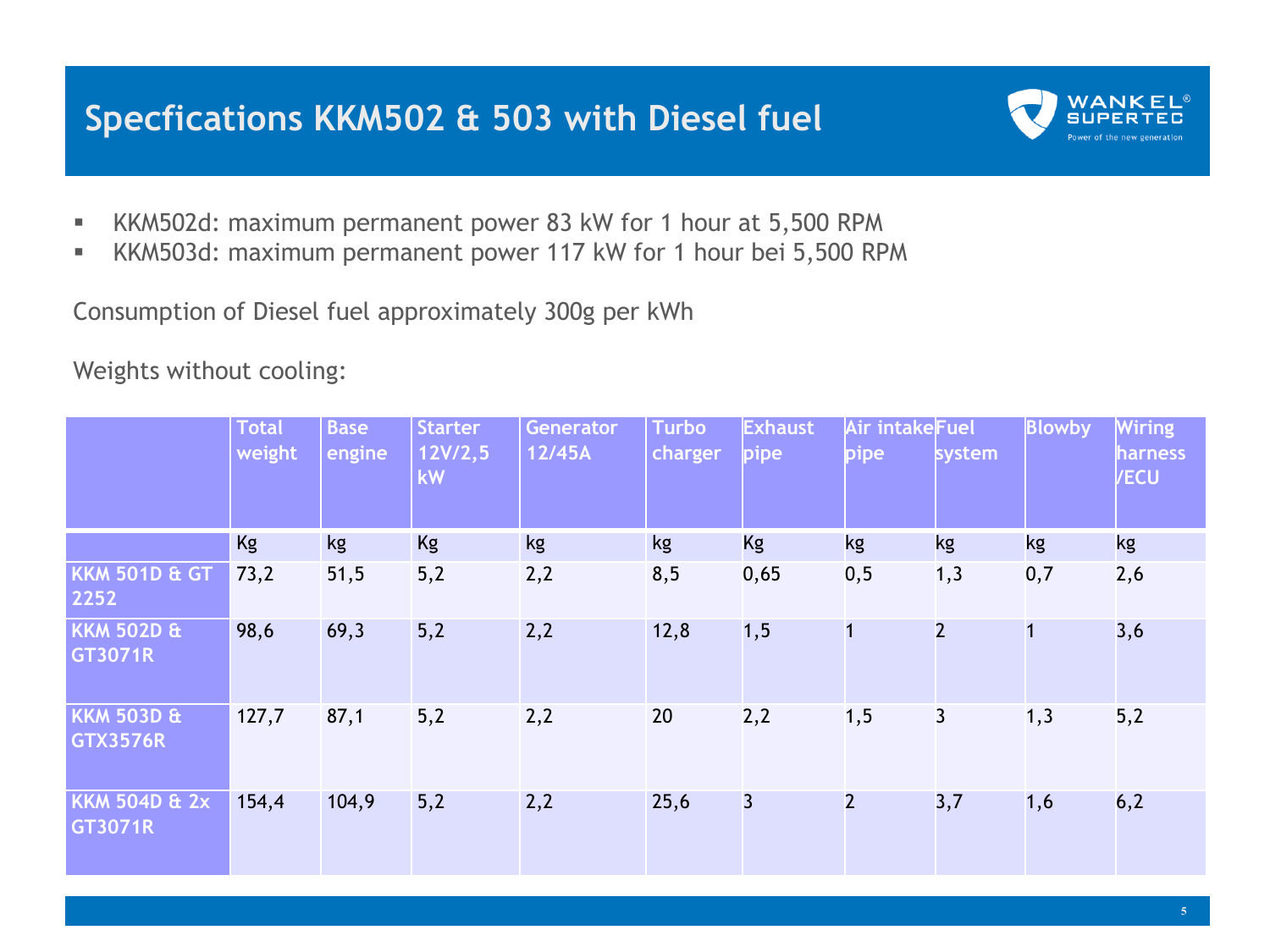## **Existing Fields of Business: Light, Small and Low-vibration, High-power Diesel Engines**



**Wherever excellent power-to-weight ratio, low vibrations and operation with Diesel fuel are important – examples:** 



#### **Light aircraft & Drones**

Equator Aircraft's hybrid amphibious airplane, powered by WST KKM 352 Diesel engine (picture courtesy of Equator Airplane Ltd.)

### **Power generation equipment II**

Deutsche Bahn, Germany's railway company, has since 2015 equipped a total of 60 Diesel lokomotives with our auxiliary power systems, using WST KKM 351 Diesel engine





### **Power**

**generation equipment I** compact and lightweight 30 kVA power generation unit, equipped with KKM 501 Diesel engine

### **Marine**

small & light C-Fury RIB powered by WST KKM 352 Diesel engine (picture courtesy C-Fury Ltd.)

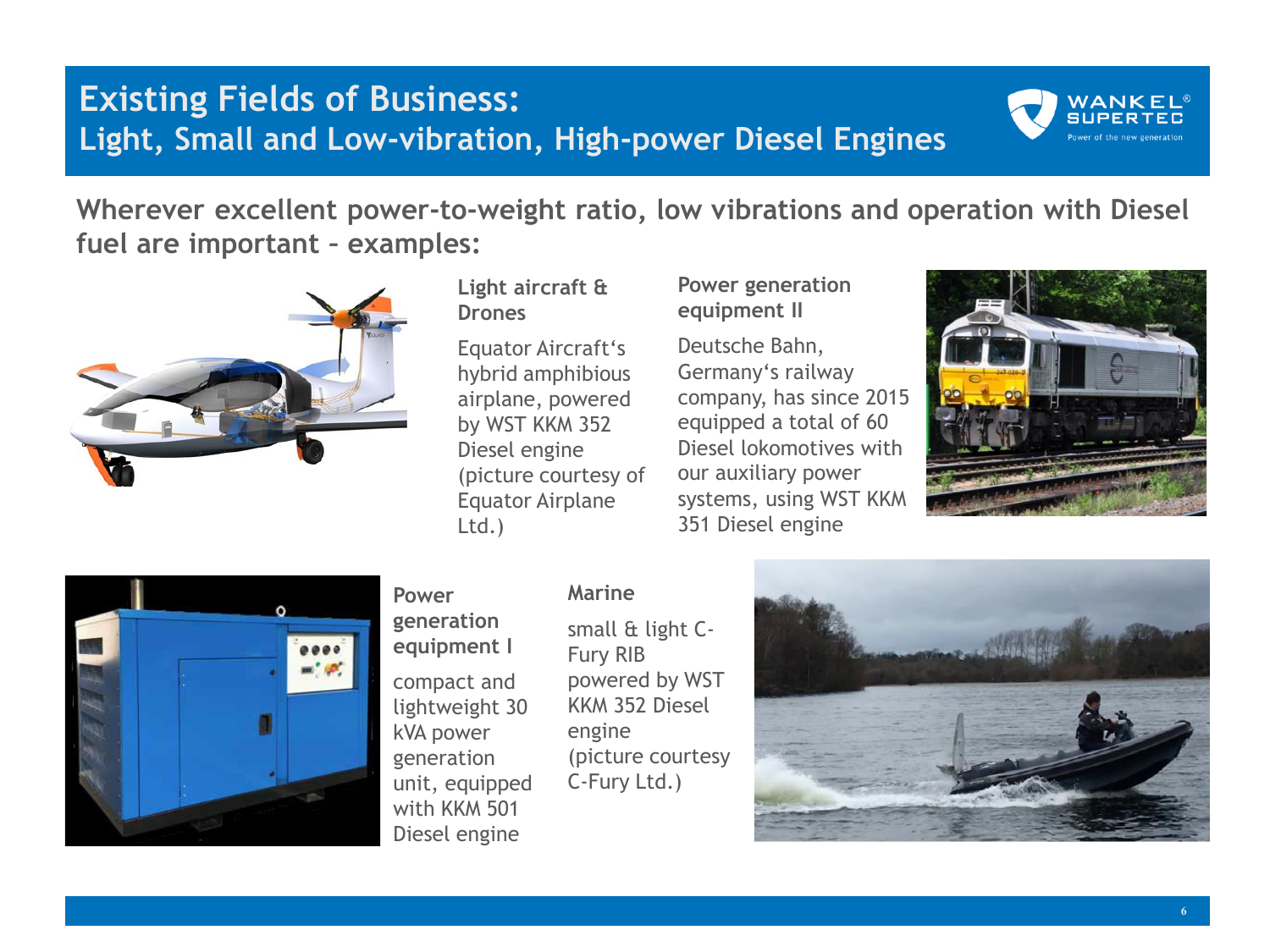# **New Field of Business: Dual-fuel Range Extenders for Electric Vehicles**



### **Main Features**

- With rotary engines at the core
- **•** Driven by hydrogen
- But also able to run on conventional fuels

### **Main Advantages**

Over pure battery cars:

- Allows reduction of battery size & costs
- No rare materials needed
- No dependency on charging stations, no long charging stops, no use of conventional electricity

Over fuel cell cars:

- Does not depend on supply of hydrogen
- **■** No rare materials needed
- Easy & cheap to produce and repair
- **·** long life-time

Over conventional engines & range extenders:

- Pollution-free if run on hydrogen
- Small, light, lowvibrations

**disruptive technology for sustainable mobility**



Above: WST range extender prototype

One car – 3 sources of power

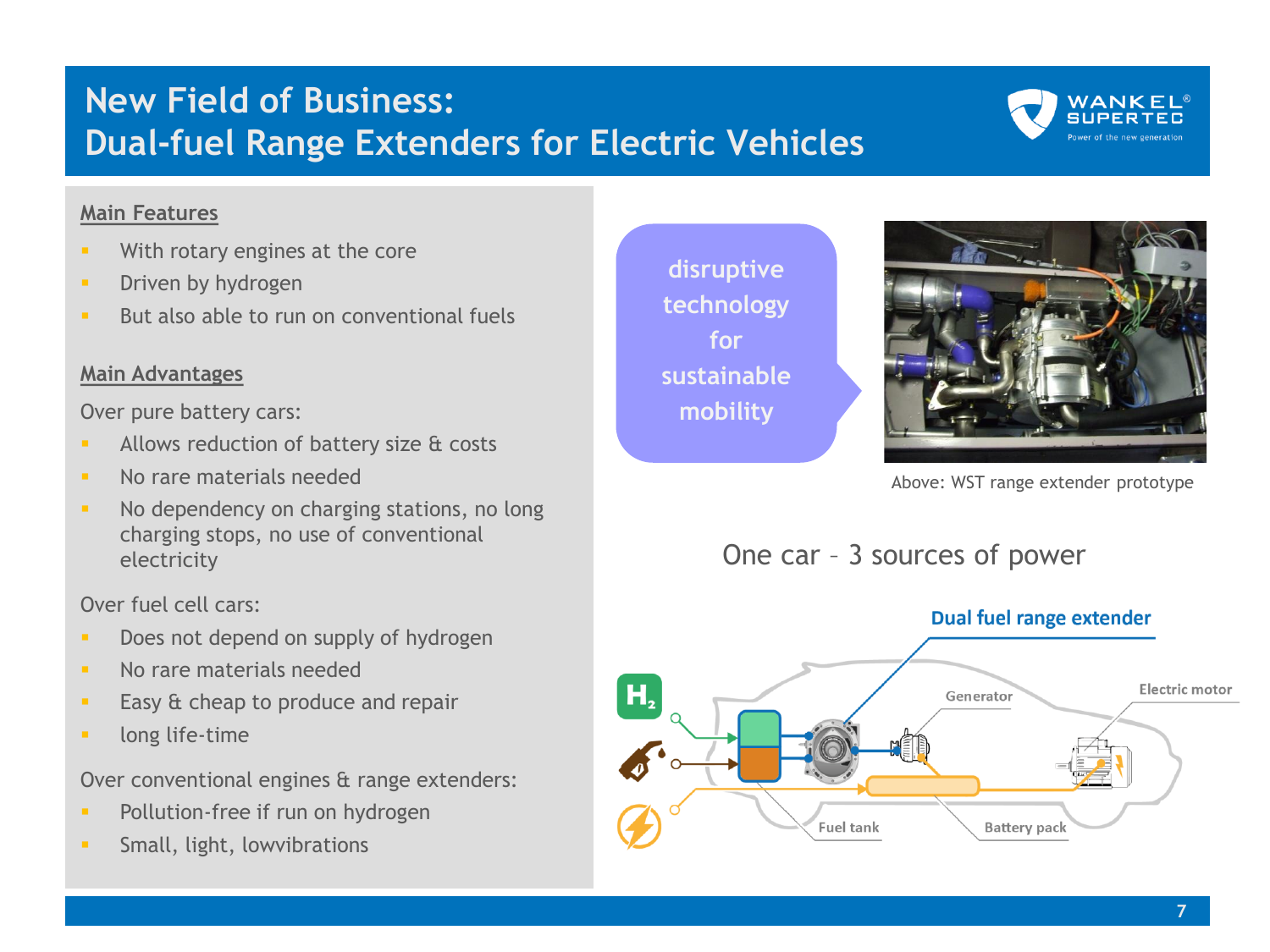## **Present Stage of Development**



#### **H2-Engine**

- Development started late 2018
- Ca. 9 months for installation of H2-supply at engine test stand
- **EXECUTE: First successful test of KKM501H2** in Sept. 2019

Present stage:

- $\Rightarrow$  Stable operation
- $\Rightarrow$  24 kW of mechanical power
- $\Rightarrow$  Fuel consumption 100g H2/kWh
- $\Rightarrow$  Efficiency >30%

Further development work:

- $\Rightarrow$  Optimization of gas injection & ignition
- $\Rightarrow$  Optimization of lubrication
- $\Rightarrow$  Longterm testing
- $\Rightarrow$  Durability of surface materials
- $\Rightarrow$  Exhaust levels and after treatment
- $\Rightarrow$  Dual-fuel ability



Above: WST test stand with h2 engine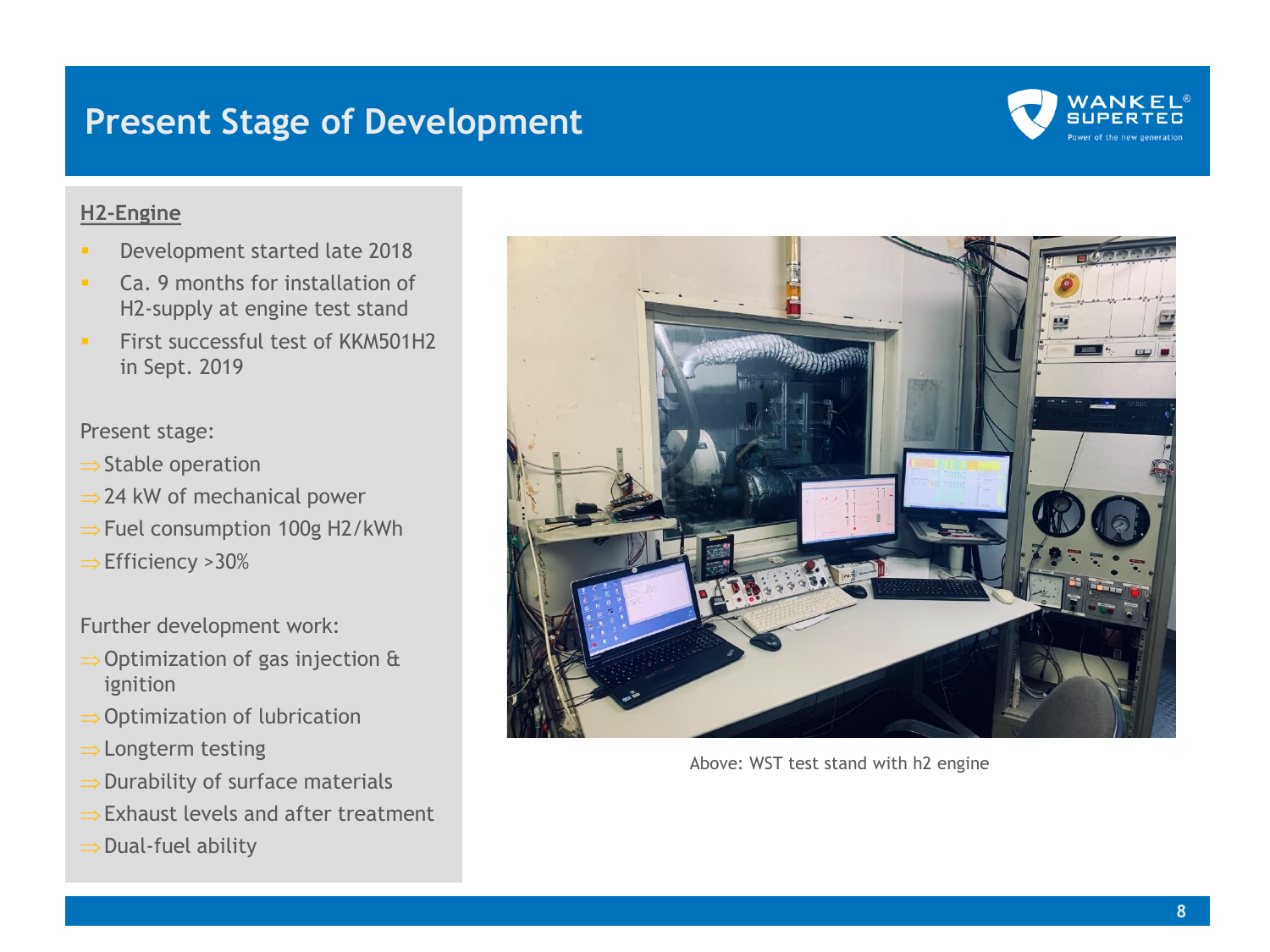# **Subsidiary for EASA-Certified Aviation Engines**



- Rotary engines particularly advantageous for aviation, due to light weight and low vibrations
- Multi-fuel ability of our engines allows CO2-neutral aviation if using hydrogen or biofuels such as Ethanol
- **■** Use of diesel allows utilization in environments where for reasons of safety and logistics no other fuel is available
- $\Rightarrow$  ca. 50% of customer inquiries are for use in aviation (drones and light aircraft)

**Challenge:** So far, engines not EASA-certified

- **EXECUTE:** Requires respective internal organization,
- Continued engine development, and
- **EXECOMPLEX CERTIFICATION PROCEDURES**



**WST-subsidiary for development and production of EASA-certified aviation engines agreed as joint venture with leading aviation technology expert**

- EASA-accredited independent external expert for aircraft development
- **•** Formerly
	- ➢ responsible for EASA-certification of jet turbines at RollsRoyce
	- $\triangleright$  Development engineer for flight testing at Airbus
- Subsidiary will work exclusively on development and production of EASA-certified aviation engines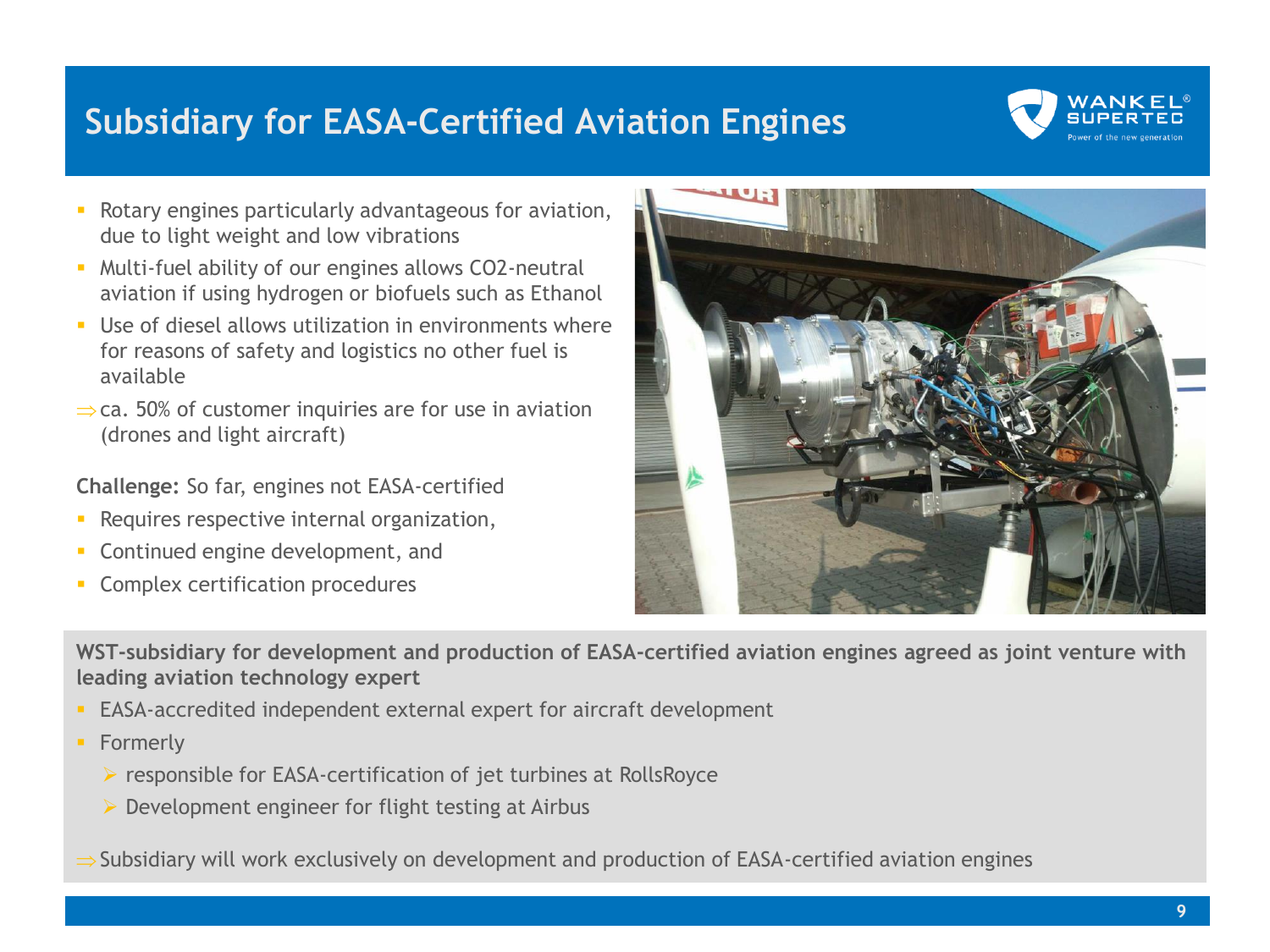## **Stationary Power Generation for Isolated Areas**





typical settlement at Amazonas region

- **EXECT** For replacement of diesel-generators so far used in remote locations, like indigenous settlements in the Amazon rainforest
- **■** Business rational: higher investment costs offset by savings in fuel and fuel logistics
- Energy storage as hydrogen selected over batteries because cheaper for bigger energy quantities
- **EXECTE H2-combustion engine selected for electricity** generation from hydrogen, because:
	- $\triangleright$  Low requirements regarding hydrogen purity
	- ➢ Repairable
	- $\triangleright$  Insensitive to environmental impacts (temperature, humidity, etc.)
	- $\triangleright$  Cheap to produce at bigger numbers